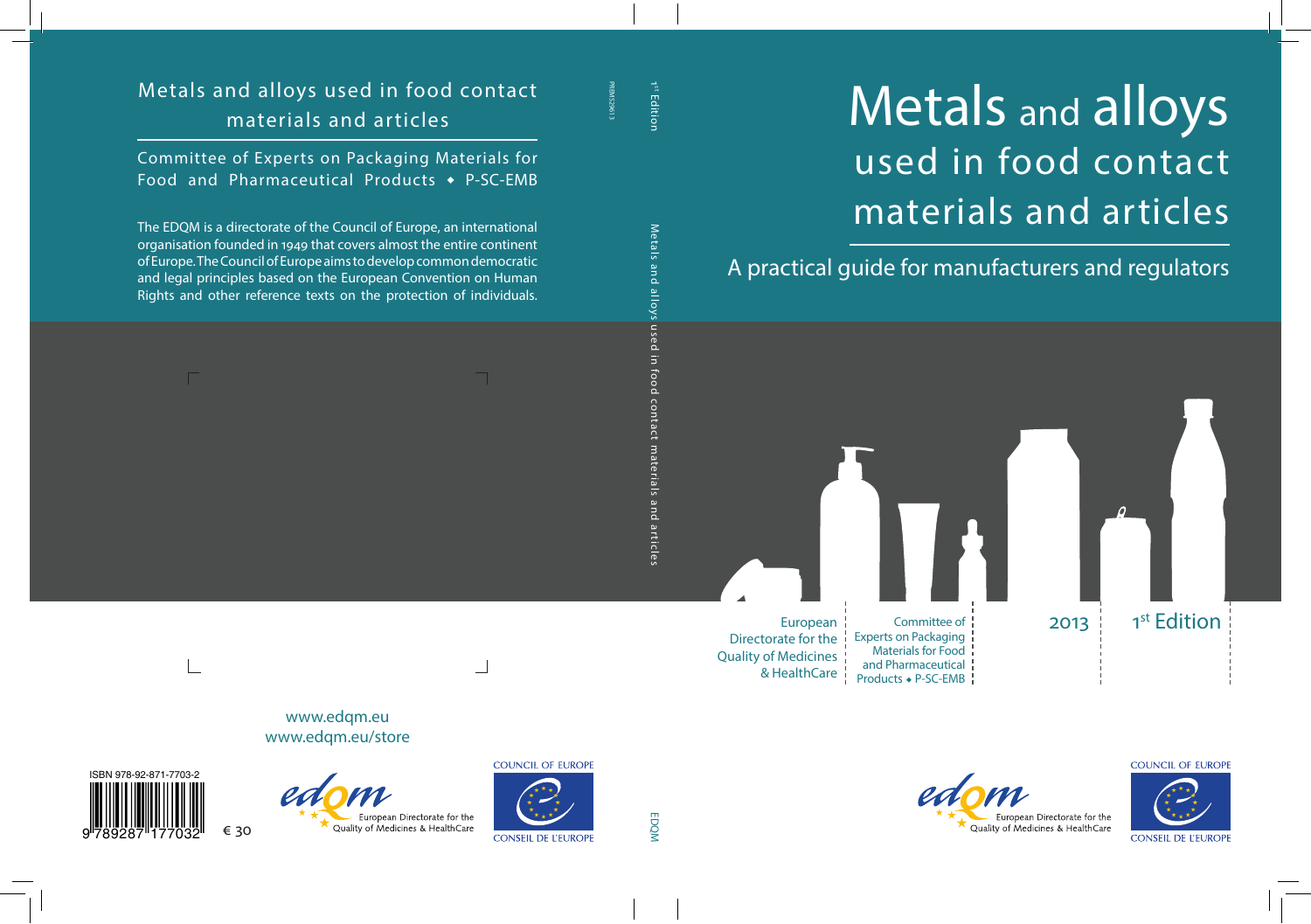## Metals and alloys used in food contact materials and articles

A practical guide for manufacturers and regulators

prepared by

the Committee of Experts on Packaging Materials for Food and

Pharmaceutical Products (P-SC-EMB)

European Directorate for the Quality of Medicines & HealthCare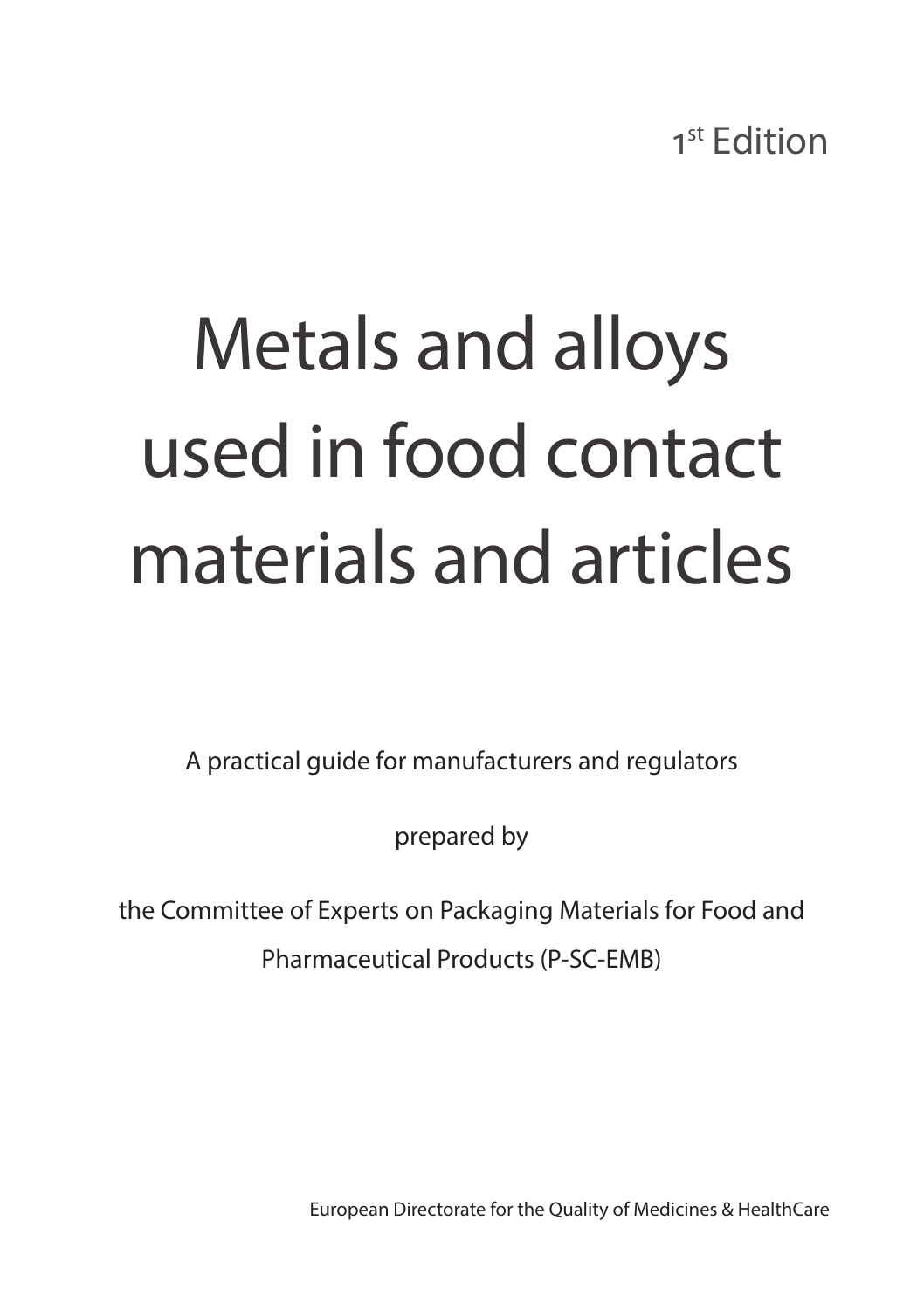*Metals and alloys used in food contact materials and articles is published by* the Directorate for the Quality of Medicines & HealthCare of the Council of Europe (EDQM).

All rights conferred by virtue of the International Copyright Convention are specifically reserved to the Council of Europe and any reproduction or translation requires the written consent of the Publisher.

Director of the publication: Dr S. Keitel

Page layout and cover: EDQM

European Directorate for the Quality of Medicines & HealthCare (EDQM) Council of Europe 7, allée Kastner CS 30026 F-67081 STRASBOURG FRANCE

Website: www.edqm.eu For ordering: www.edqm.eu/store E-mail: Consumer.Health@edqm.eu

ISBN: 978-92-871-7703-2 © Council of Europe, 2013 Printed on acid-free paper at the Council of Europe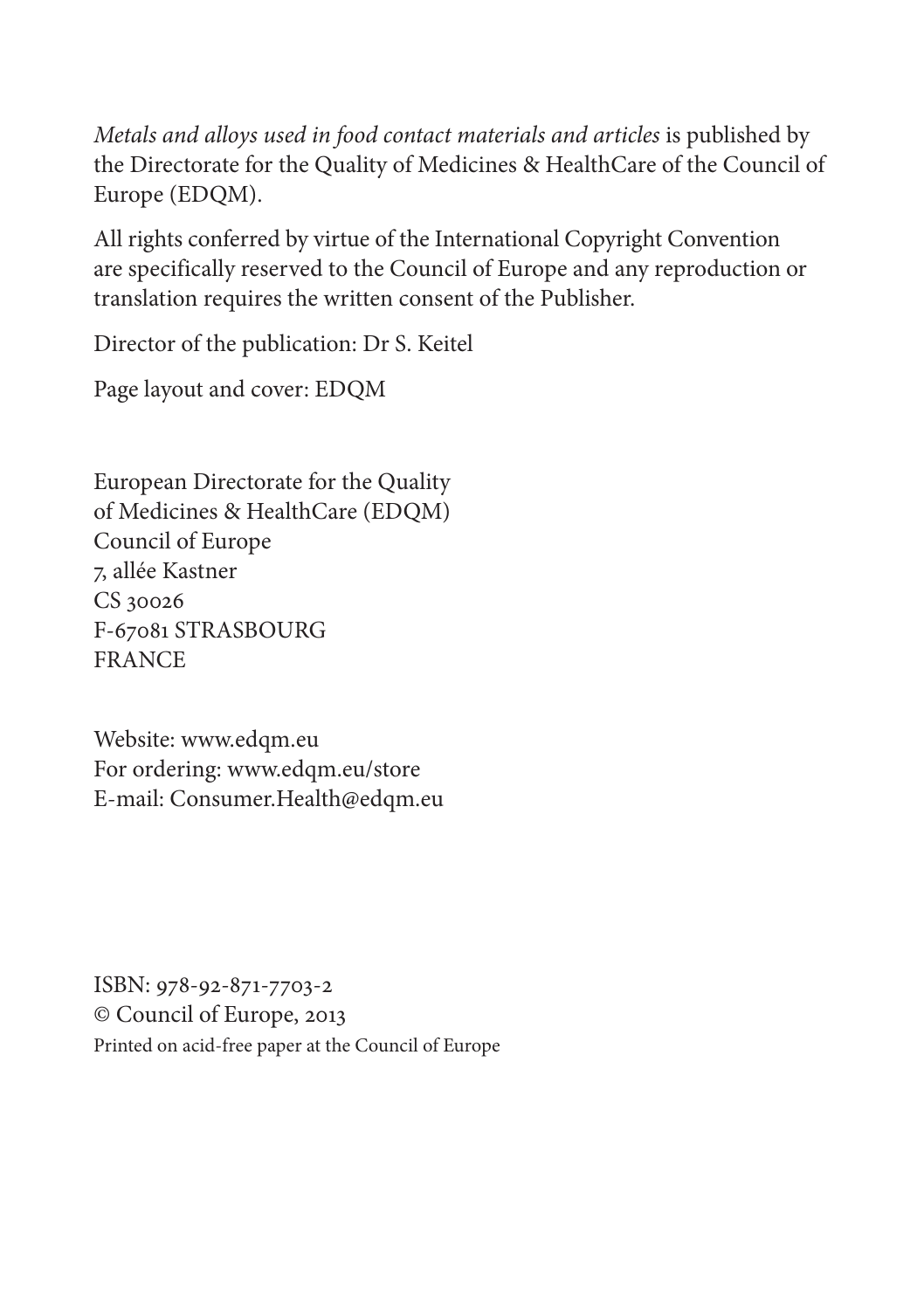## **Contents**

| Council of Europe Resolution CM/Res(2013)9 on metals and alloys       |
|-----------------------------------------------------------------------|
| Technical guide on metals and alloys used in food contact materials   |
|                                                                       |
| Chapter 1 – General provisions and specific release limits (SRLs) for |
|                                                                       |
|                                                                       |
|                                                                       |
| Legal status of the resolution and link with the European Union       |
|                                                                       |
|                                                                       |
|                                                                       |
|                                                                       |
|                                                                       |
|                                                                       |
|                                                                       |
|                                                                       |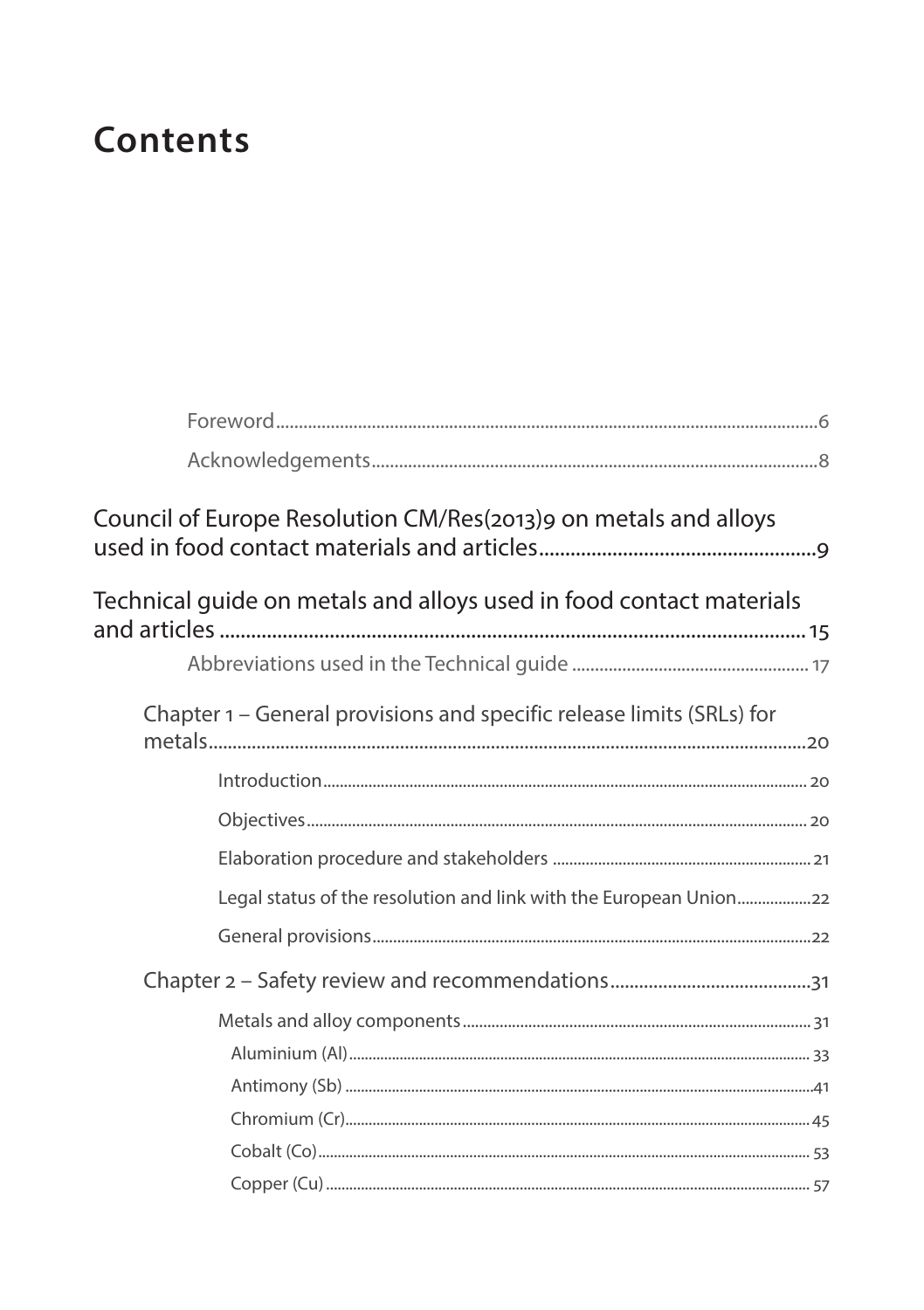| Chapter 3 - Analytical methods for release testing of food contact |  |
|--------------------------------------------------------------------|--|
|                                                                    |  |
| Requirements established under the general provisions  173         |  |
|                                                                    |  |
|                                                                    |  |
|                                                                    |  |
|                                                                    |  |
|                                                                    |  |
|                                                                    |  |
|                                                                    |  |